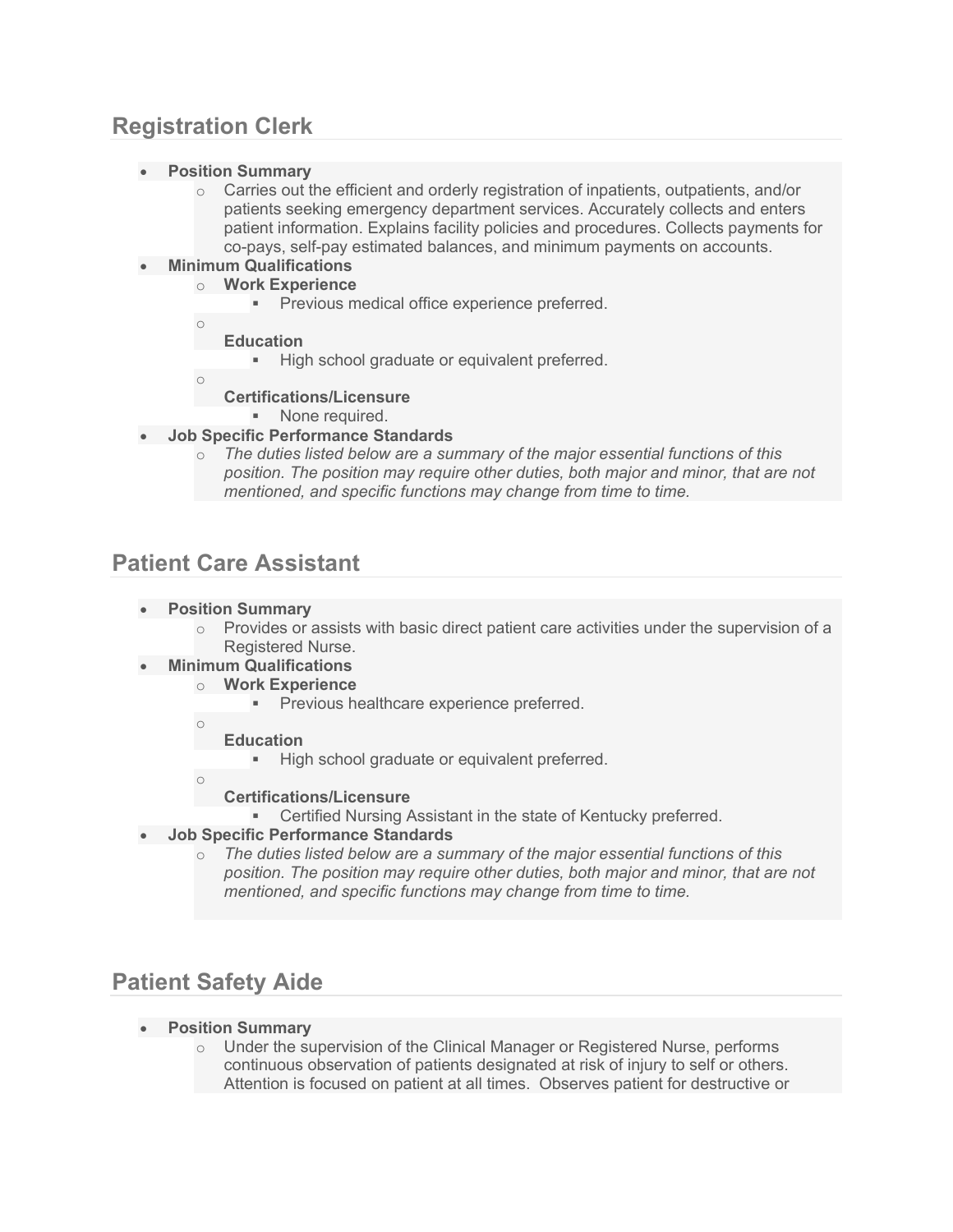suicidal behaviors and reports directly to the nurse on duty. Informs nurse of any environmental hazard.

### • **Minimum Qualifications**

### o **Work Experience**

**Previous experience in a hospital setting preferred.** 

**Education**

High school graduate or equivalent preferred.

o

o

**Certifications/Licensure None required.** 

### • **Job Specific Performance Standards**

o *The duties listed below are a summary of the major essential functions of this position. The position may require other duties, both major and minor, that are not mentioned, and specific functions may change from time to time.*

## **Housekeeping Attendant**

### • **Position Summary**

 $\circ$  Performs cleaning service duties to insure a safe and sanitary environment for patients, visitors and employees.

### • **Minimum Qualifications**

- o **Work Experience**
	- Previous cleaning service duties to ensure a safe and sanitary environment for patients, visitors and employees.
	- **Education**
		- **High school graduate or equivalent preferred.**
- o

o

### **Certifications/Licensure**

- **None required.**
- **Job Specific Performance Standards**
	- o *The duties listed below are a summary of the major essential functions of this position. The position may require other duties, both major and minor, that are not mentioned, and specific functions may change from time to time.*

### **Cook**

- **Position Summary**
	- $\circ$  Under direct supervision prepares, seasons and cooks food for patients, staff and visitors.
- **Minimum Qualifications**
	- o **Work Experience**
		- One year of experience in institutional or restaurant food production required.
	- o **Education**
		- **High school graduate or equivalent preferred.**